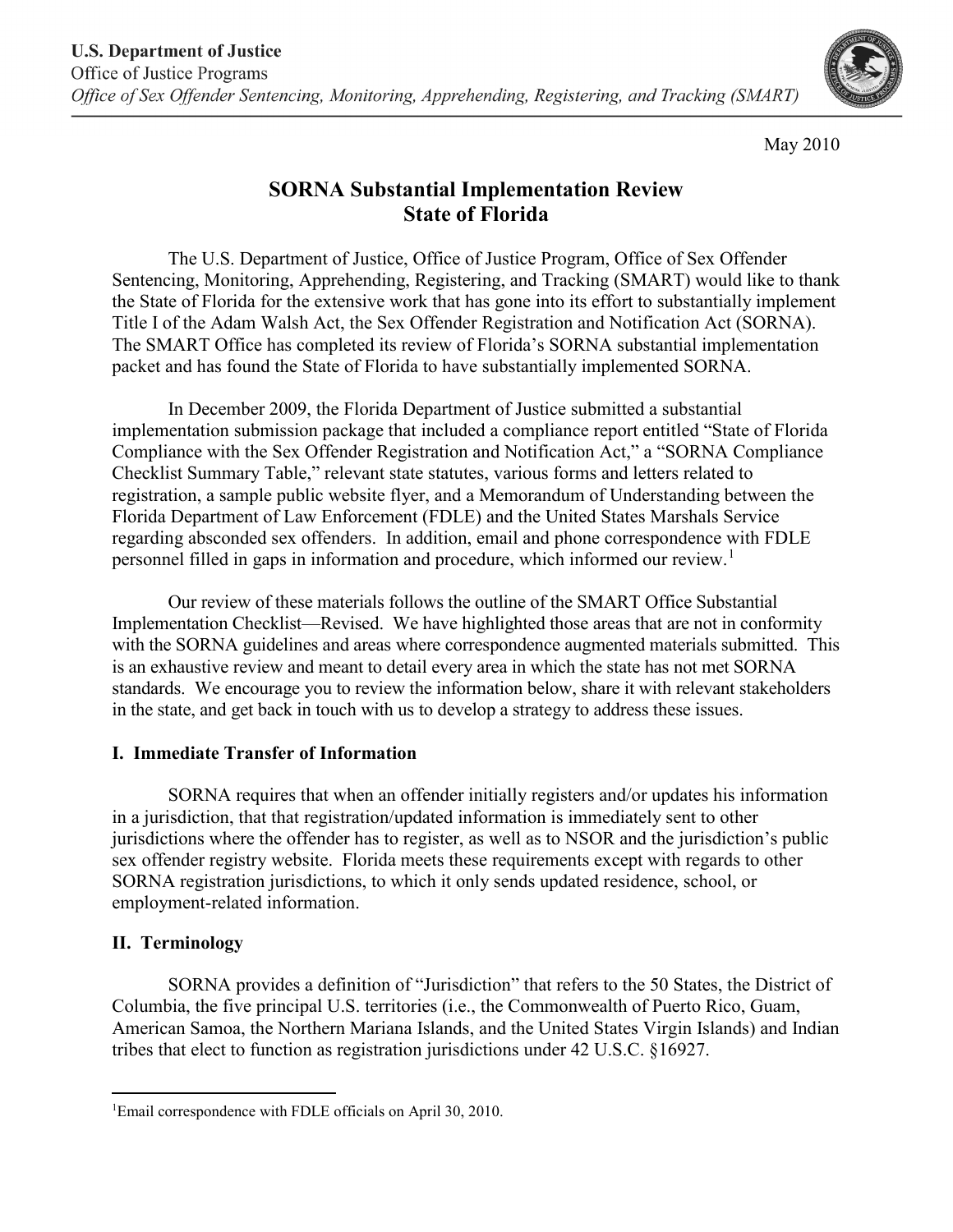Florida does not define "jurisdiction" for purposes of sex offender registration and notification; however, F.S. 775.21(c) and 943.0435(1)(a)1.a.(I) recognize convictions (for purposes of registration in Florida) from the courts of other states, as well as the courts of nonspecified non-state jurisdictions, and by doing so, it recognizes convictions from all other SORNA registration jurisdictions.

For more guidance on SORNA's definition of "Jurisdiction", see Section III (pages 11- 12) of the National Guidelines for Sex Offender Registration and Notification (June 2008).

Florida does not define "sex offense" for purposes of sex offender registration and notification; however, the term "sex offense" utilized in Florida's registration statute concerns the crimes that are enumerated and specified in § 775.21, § 943.0435, § 944.607, and § 985.4815. Those statutes do specify most of the Florida sex offenses that are required to be captured by SORNA.

#### **III. Offenses that Must Be Included in the Registry**

Florida registers all of the offenses that SORNA requires Florida to register, with a few exceptions.

One issue pertains to federal, military, and foreign offenses. There are three classes of offenders who, if not convicted by a Florida court, nevertheless must register in Florida: those who commit similar offenses (to the Florida offenses that Florida captures) in another jurisdiction; those who are required to register in another jurisdiction, and those who have been designated by sex offenders in another jurisdiction and were, as a result of that designation, subjected to registration and/or notification, or would be if the person were a resident of that jurisdiction. Therefore, Florida registers all military, federal, and foreign offenses if those offenses are similar to the Florida offenses that Florida captures, *or* if an offender has to register in another jurisdiction as a result of a the offense, and then comes to live, work, or go to school in Florida. Under this scope, the only offenders who Florida does not capture are those who commit a federal, military, or foreign offense that is *not* similar to any of the captured Florida offenses *and* that do not register in any other jurisdiction before living, working, or attending school in Florida.

Florida does not include in its registry any conduct similar to that prohibited by 18 U.S.C. § 1801(Video Voyeurism of a Minor).

#### Juvenile Adjudications

SORNA requires that certain state, local, and tribal adjudications of delinquency are included in a jurisdiction's registration scheme. Florida captures all of the adjudications of delinquency that it is required to capture in its registration scheme. In addition, Florida's designation of its registerable juvenile offenders as "sexual offenders" who must register for life and quarterly verify registration information meets SORNA's requirements for Tier III offenses.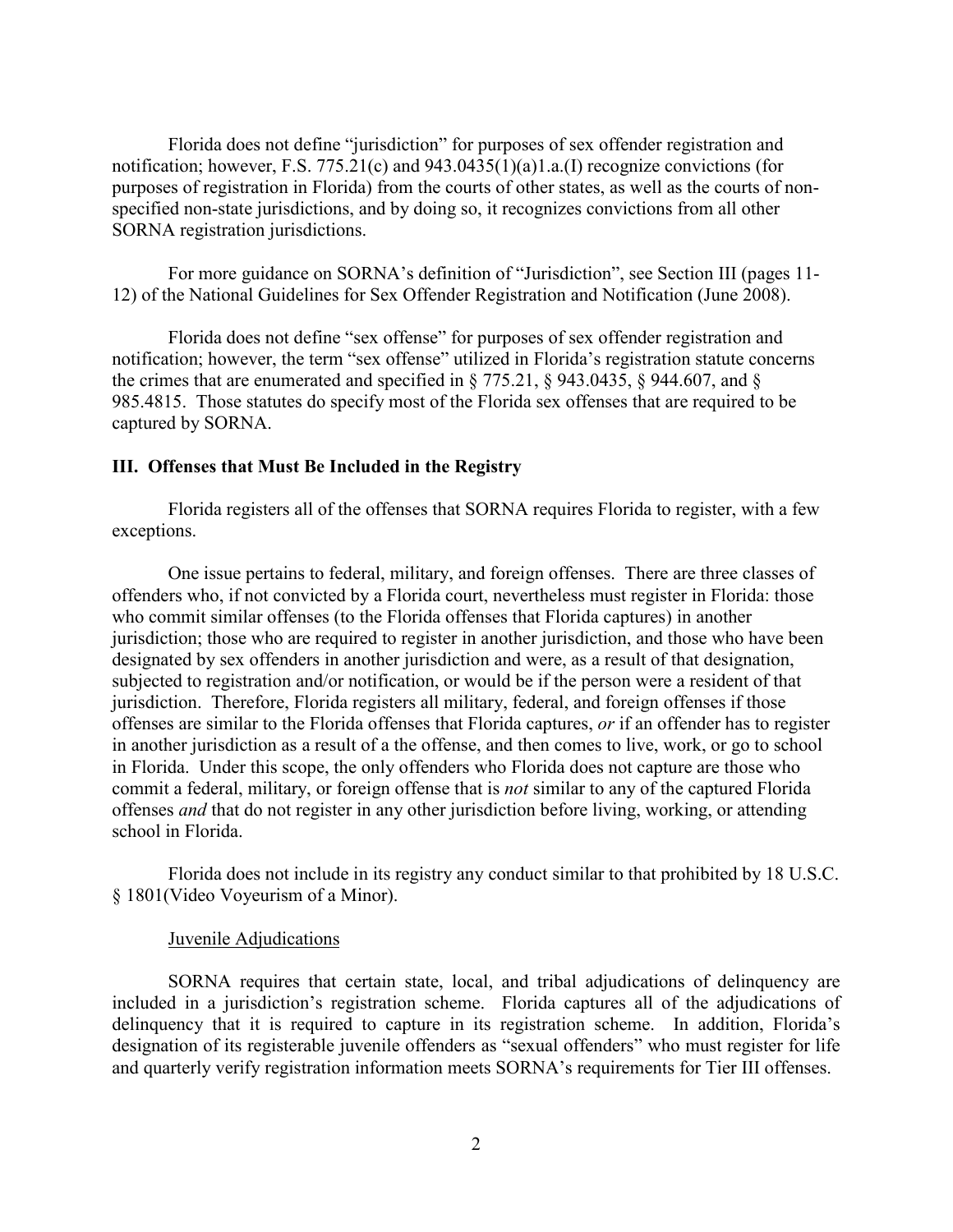#### **IV. Tiering of Offenses**

The SMART Office has reviewed all statutes identified in the substantial implementation submission package and has identified Florida's placement of these statutes within the SORNA three tier levels (see attached "Florida Offense Tiering Review" for a detailed analysis regarding this subsection of the review). Florida correctly places its statutes within at least the minimum appropriate SORNA tiers, with the following exceptions (see "Florida State Statutes" beginning on page 8 for information about Florida's classification of its offenders and associated registration requirements):

- § 794.011(5) Sexual Battery listed as a sexual offender offense. This does not meet SORNA requirements; involves a non-consensual sexual act (intercourse/penetration), which is a Tier III offense under SORNA.
- § 800.04(4)(a) Lewd or Lascivious Battery listed as a sexual offender offense. This does not meet SORNA requirements; involves a sexual act (intercourse/penetration) with a victim under the age of 16, which is a Tier III offense under SORNA.
- § 800.04(4)(a) Lewd or Lascivious Molestation (offender convicted as adult, victim 13-15 years of age and the touching is without clothing of the genitalia). This does not meet SORNA requirements; involves a sexual act (intentional touching of the genitalia) with a victim under the age of 16, which is a Tier III offense under SORNA.
- $\&$  796.04 Forcing, compelling, or coercing another to become a prostitute (victim under 18). This does not meet SORNA requirements; involves forceful/coercive commercial sexual exploitation of a child, which is a Tier II offense under SORNA.
- $\frac{1}{2}$   $\frac{1}{2}$   $\frac{1}{2}$   $\frac{1}{2}$   $\frac{1}{2}$   $\frac{1}{2}$   $\frac{1}{2}$   $\frac{1}{2}$   $\frac{1}{2}$   $\frac{1}{2}$   $\frac{1}{2}$   $\frac{1}{2}$   $\frac{1}{2}$   $\frac{1}{2}$   $\frac{1}{2}$   $\frac{1}{2}$   $\frac{1}{2}$   $\frac{1}{2}$   $\frac{1}{2}$   $\frac{1}{2}$   $\frac{1}{2}$   $\frac{1}{2}$  involves transportation for commercial sexual exploitation of a child, which is a Tier II offense under SORNA.
- § 810.145 Video voyeurism (victim under the age of 18). This does not meet SORNA requirements; involves video voyeurism where the victim is under 18, which is a Tier I offense under SORNA.
- § 847.011(c) Prohibition of certain acts in connection with obscene, lewd, etc., materials (where the materials depict child pornography). This does not meet SORNA requirements; involves possession of child pornography, which is a Tier I offense under SORNA, and distribution of child pornography, which is a Tier II offense under SORNA.

Additionally, Florida's inclusion of only certain recidivists as sexual offenders does not fully meet SORNA requirements. Per  $\S 775.21(4)(a)1.b$ , sexual offenders who have previously been convicted of certain enumerated sex offenses qualify as sexual predators. However, Florida must edit § 775.21(4)(a)1.b. to include § 847.0137 (Transmission of pornography by electronic device or equipment prohibited) in the list of offenses for which a previous conviction/nolo contendere/guilty plea qualifies an offender for sexual predator status, and must edit § 775.21(4)(a)1.b. to include  $\S$  825.1025(3)(b) (Lewd or lascivious molestation of an elderly person) and § 847.0135 in the list of offenses which, if committed after the offender has already been designated as a sexual offender under Florida law, will cause the offender to be designated as a sexual predator.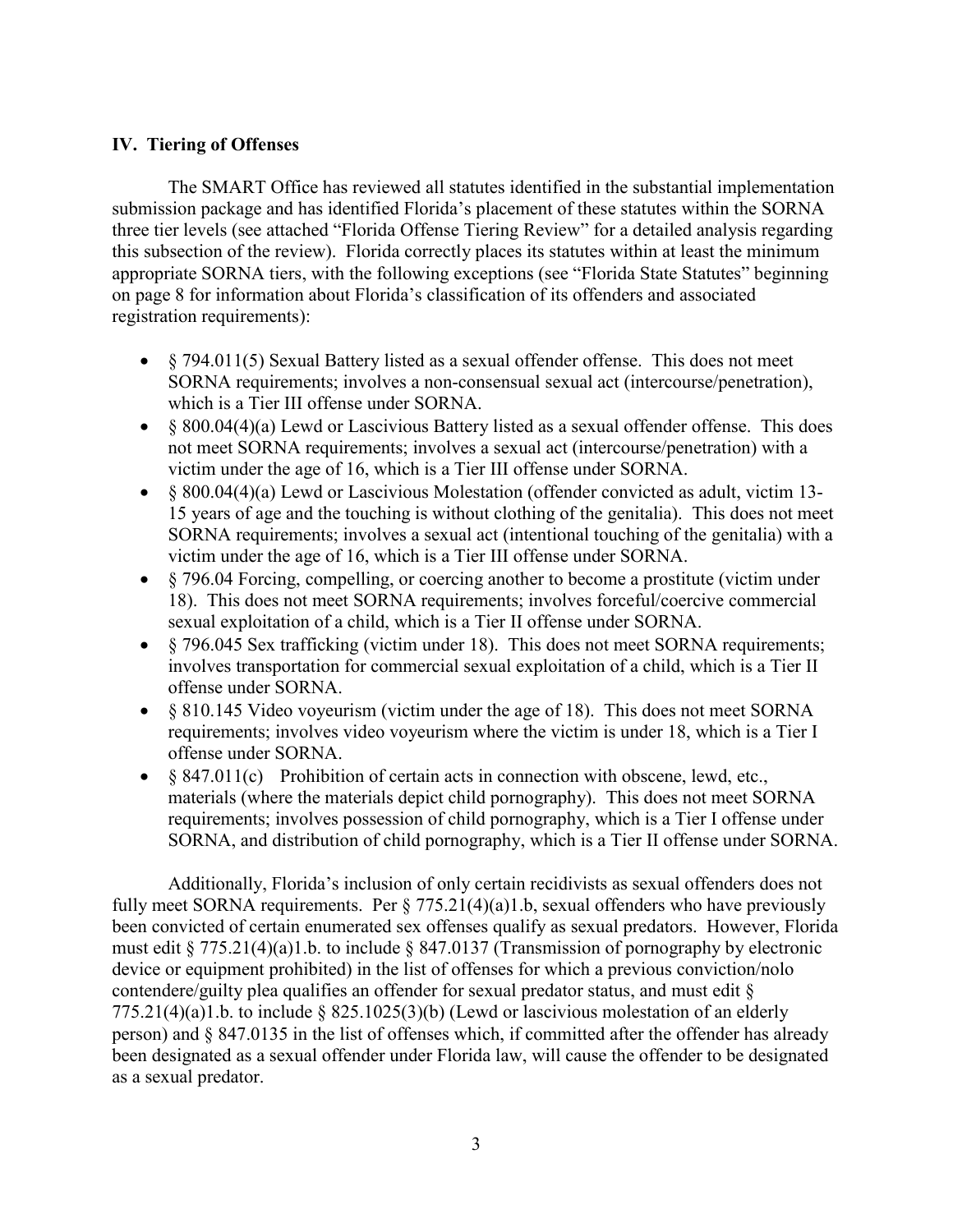The SMART Office has considered these deviations from SORNA's requirement, and has determined that they do not substantially disserve the purposes of this requirement.

For more guidance on SORNA classes of offenders, see 42 USC § 16911 and Section V (pages 21-25) of the National Guidelines.

#### **V. Required Registration Information**

SORNA requires sex offender registration information in 20 primary categories. Florida correctly captures information under all of these categories, with some exceptions.

In Florida, professional licenses are public record and are searchable by accessing one of four state agencies. However, Florida does not provide any indication in its registry of whether a particular offender has a professional license, unless the offender, law enforcement, or parole happens to provide such information to the Florida Department of Law Enforcement. In addition the Florida registry does not cross-reference to the state databases that contain searchable professional licensing information.

While Florida collects the names and addresses of any institutions of higher education that an offender attends, including those of career centers, community colleges, and independent postsecondary education institutions, it does not always collect the names and addresses of the high schools in Florida that offenders attend.

Florida does not provide in its registry a link to the text of the law that defines the offense for which the offender is registered, if that law is a non-Florida law; rather, it only lists the offense of conviction.

For more guidance on specific items of required registration information, see 42 USC §16914 and Section VI (pages 26-33) of the National Guidelines.

#### **VI. Where Registration is Required**

Meets SORNA requirements.

#### **VII. Initial Registration: Generally**

Meets SORNA requirements.

#### **VIII. Initial Registration: Retroactive Classes of Offenders**

SORNA's requirements took effect when the law was enacted on July 27, 2006, and they have applied since that time to all sex offenders, including those whose convictions predate SORNA's enactment. The National Guidelines (pages 7-8) further clarify the retroactive provision of SORNA to apply to sex offenders who are in (or reenter) the system because they are incarcerated or under supervision, either for the predicate sex offense or for some other crime; they are already registered or subject to a pre-existing sex offender registration requirement under the jurisdiction's law; or they reenter the jurisdiction's justice system because of conviction for some other crime (whether or not a sex offense).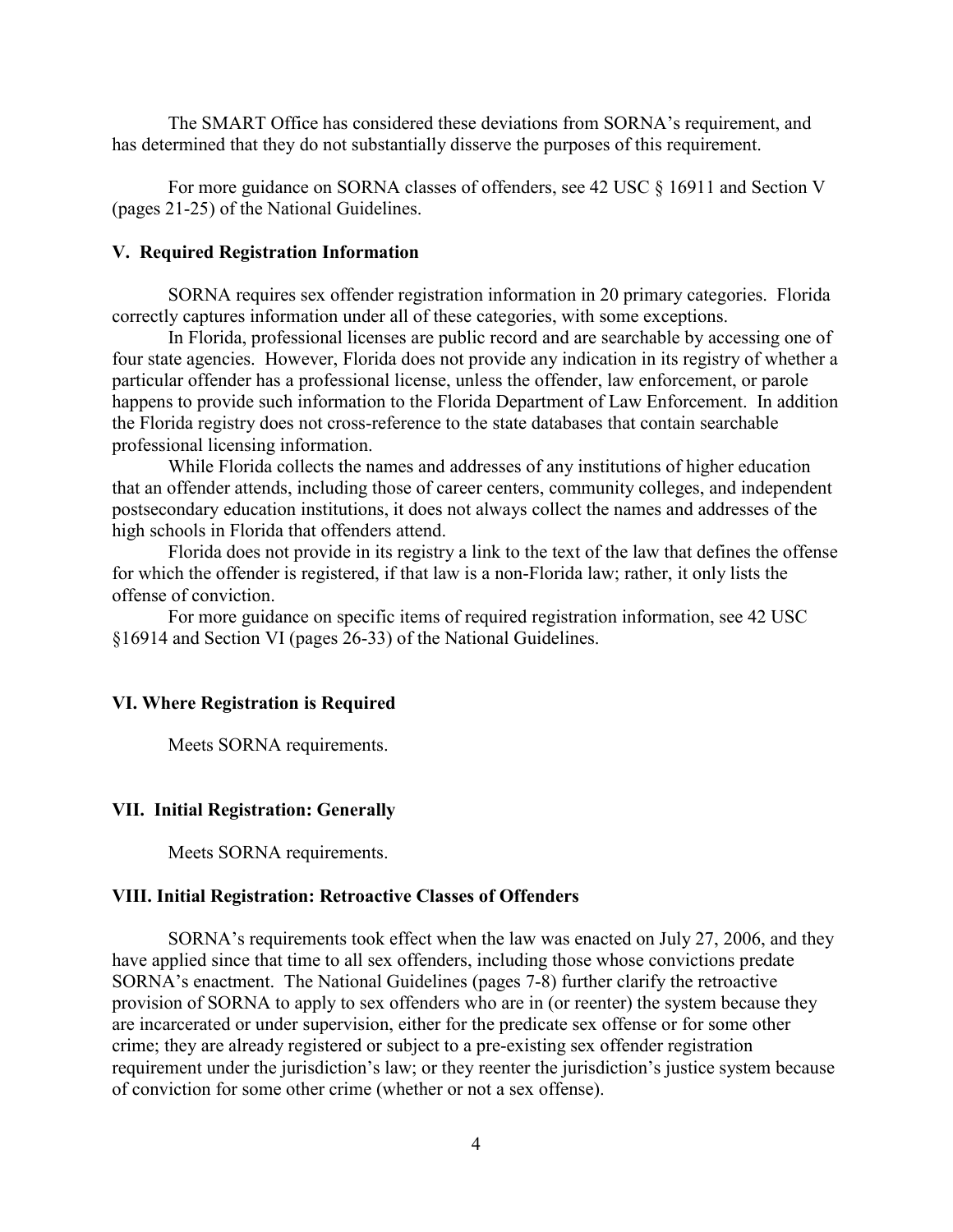Florida meets SORNA requirements with respect to the retroactive registration of offenders, with one exception: Florida does not re-capture offenders who simply re-enter the system with a new non-sex offense. Because of Florida's long-standing lifetime registration requirement for all registered offenders, the number of offenders who would evade re-capture under this exception does not substantially disserve the purposes of this SORNA requirement.

For more guidance on the registration of the retroactive class of offenders, see Part IX (pages 45-47) of the National Guidelines.

#### **IX. Keeping the Registration Current**

SORNA requires that when an offender resides in a jurisdiction, that sex offender must immediately appear in-person to update his or her name, residence, employment, school attendance, and termination of residence. Offenders who reside in Florida are appearing in person to update information regarding name, residence, termination of residence, and school attendance. In addition, Florida's plan is to permit offenders to report change of employment information via a secure on-line or phone system; the SMART Office has discussed this plan with the Florida Department of Law Enforcement, and has determined that it does not substantially disserve the objectives of SORNA.

SORNA also requires that when an offender resides in a jurisdiction, that sex offender must immediately update any changes to his or her email addresses, instant message addresses, any other designations used in internet communications, postings, or telephone communications, vehicle information, and temporary lodging information. However, offenders who reside in Florida are not immediately updating any of this information except for temporary lodging information and vehicle information (both of which are updated at the Department of Highway Safety and Motor Vehicles, which then updates the registry).

When an offender resides in Florida but indicates to the state that he/she intends to begin residence, school, or employment outside of the United States, Florida immediately notifies INTERPOL of this update, which forwards the information to other jurisdictions where the offender is registered or required to register.

When an offender only works in Florida (but does not reside or attend school there), and his/her Florida employment-related information changes (including a termination of that employment), it is presumed that Florida's plan is to permit offenders to report change of employment information via a secure on-line or phone system. As mentioned above, the SMART Office has discussed this plan with the Florida Department of Law Enforcement, and has determined that it does not substantially disserve the objectives of SORNA.

#### **X. Verification/Appearance Requirements**

Florida exceeds the SORNA requirements related to frequency and duration of in-person appearances for Tier I offenders, and exceeds the SORNA requirements related to duration of inperson appearances for Tier II offenders. Florida meets the SORNA requirements related to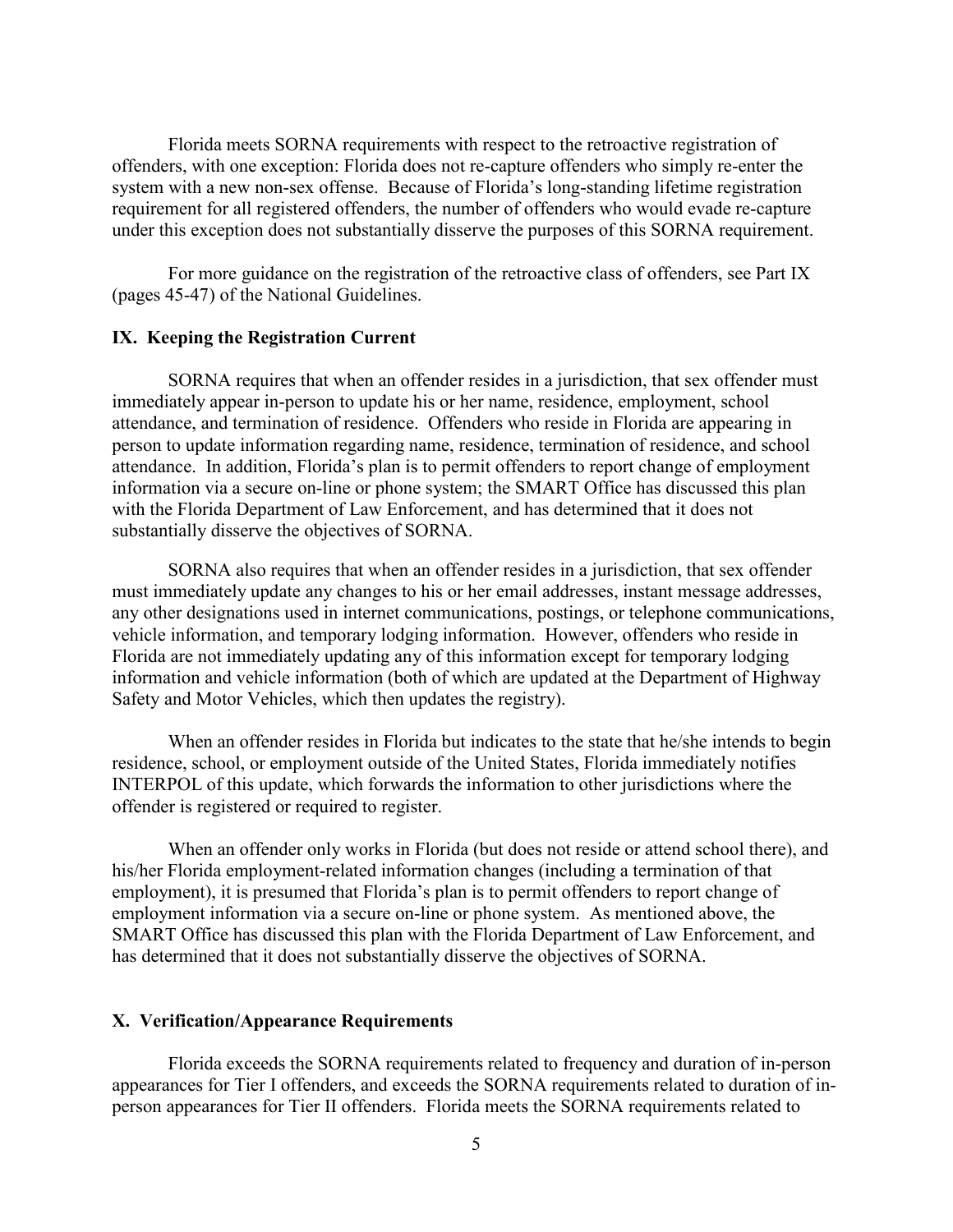frequency and duration of in-person appearances for III offenders. Florida also meets the requirements for in-person regular appearances, in that at all such appearances, a current photograph may be taken, and the offender reviews the existing registration information for accuracy.

Florida meets SORNA requirements with respect to any reduction in registration periods for eligible offenders.

For more guidance on the reduction of the registration period, see Part XII (pages 56-58) of the National Guidelines.

#### **XI. Registry Website Requirements**

Meets SORNA requirements. Florida has a system whereby it allows private citizens and law enforcement to conduct an employer, business or school address search for sexual offenders who have registered an employment or school address. Upon discussions with, and clarification from, the Florida Department of Law Enforcement, the SMART Office has determined that this system does not substantially disserve the intent of SORNA.

#### **XII. Community Notification**

#### Law Enforcement Community Notification

SORNA requires that jurisdictions immediately notify specific agencies of the initial registration or the changes to an offender's registration information, and make the updated information available to these agencies. However, Florida only provides immediate notification of changes in school, residence, or employment information. In addition, the notification of agencies that fall under the National Child Protection Act (NCPA) is done through the registry's email notification system. This system allows NCPA agencies to access and receive e-mail notifications of reported address changes by sex offenders, as well as movements by sex offenders within areas of geographical interest to the NCPA agency (as the NCPA agency so chooses).

For more guidance on these notification requirements, please refer to Part VII (pages 38- 40) of the National Guidelines.

#### General Community Notification

Meets SORNA requirements.

#### **XIII. Failure to Register**

Meets SORNA requirements.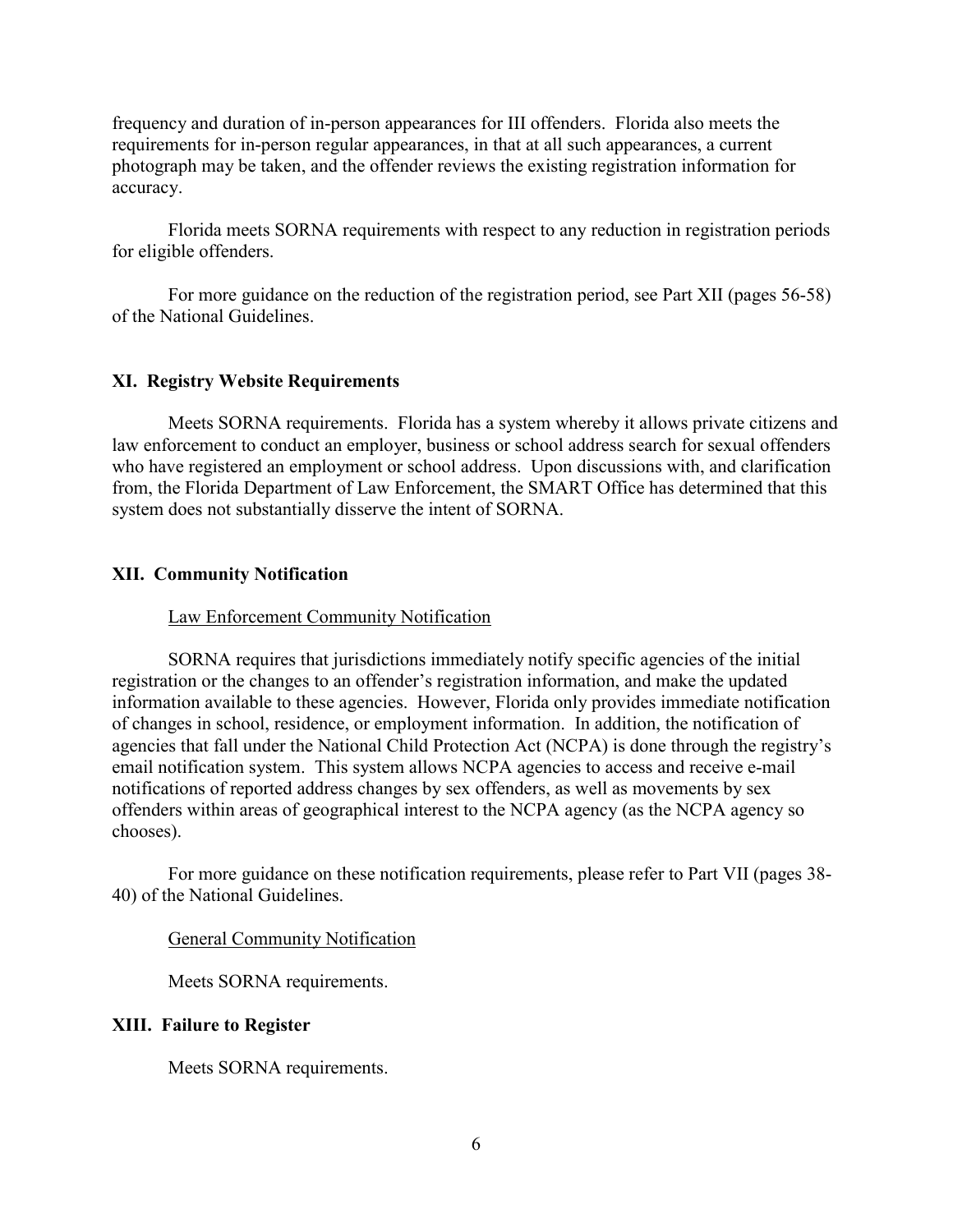#### **XIV. When a Sex Offender Fails to Appear for Registration**

Meets SORNA requirements.

#### **XV. When a Jurisdiction has Information that a Sex Offender may have Absconded**

Meets SORNA requirements.

# **Conclusion**

Florida has put forth exceptional work and effort in adopting SORNA and enhancing its sex offender registration and notification system. The SMART Office has found the State of Florida to have substantially implemented SORNA. However, there are several provisions identified in this report that will need to be addressed in order for Florida to fully implement SORNA.

We encourage you to contact the SMART Office once you have had the opportunity to review and discuss our findings and have developed a strategy for addressing and fully adopting the remaining provisions of SORNA.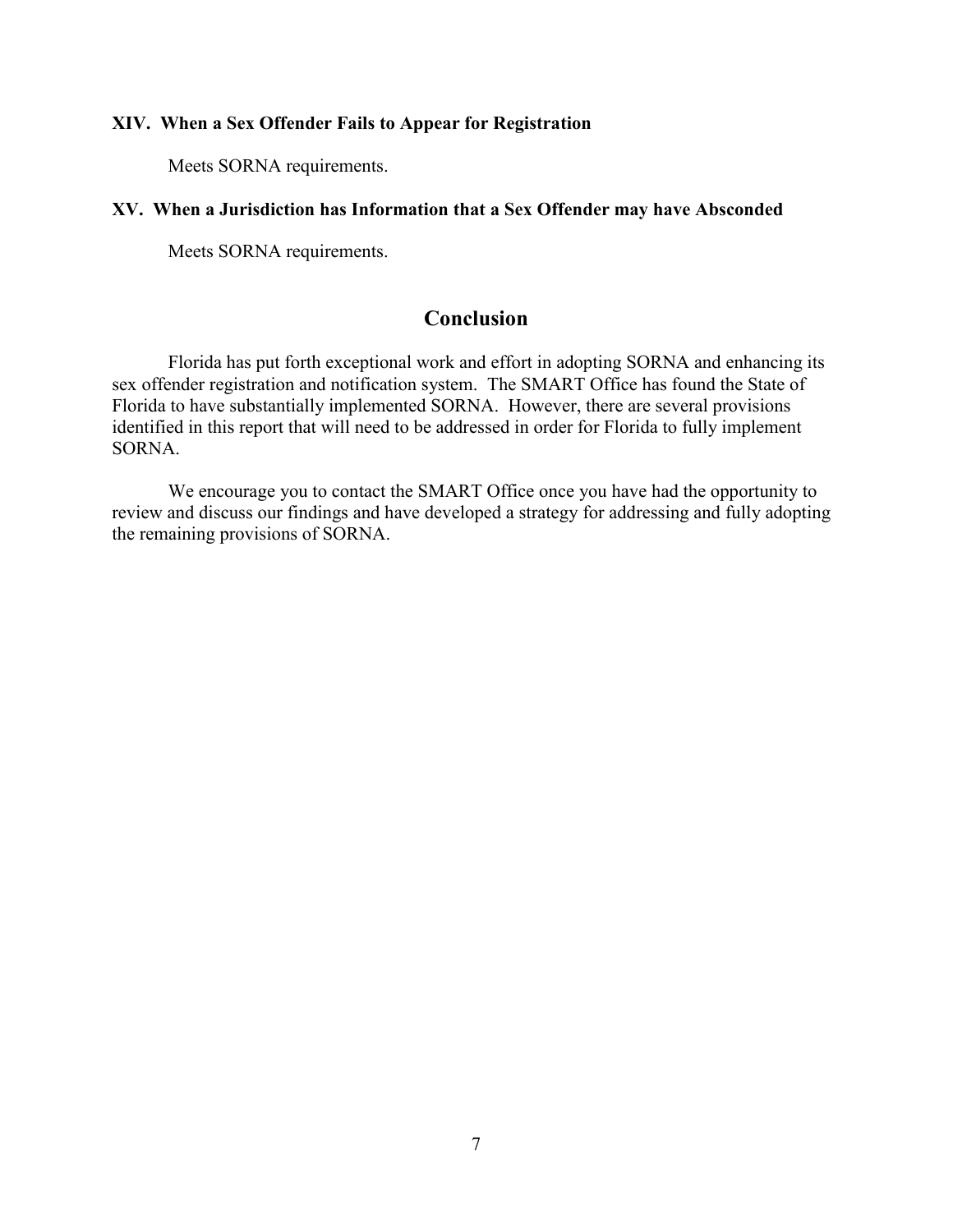### **Florida State Statutes**

The SMART Office has reviewed all Florida statutes identified in its substantial implementation submission package and has identified Florida's placement of these statutes within the tiering structure created in Title I of the Adam Walsh Child Protection and Safety Act of 2006, the Sex Offender Registration and Notification Act (SORNA). It should be noted that SORNA requires all attempts, conspiracies, and solicitations to mirror requirements of the actual offense. Unless indicated in the notes herein, the SMART office has not reviewed any statutes (or subsections) that were not included in the legislation provided by Florida. It is possible that other offenses will need to be included in Florida's sex offender registry to substantially implement SORNA. For more guidance on SORNA classes of offenders, see 42 USC § 16911 and Section V (pages 21-25) of the National Guidelines for Sex Offender Registration and Notification (June 2008).

In reviewing Florida Code, the SMART Office understands that Florida has two categories of registrants.

- 1. Sexual predators, who are required to register for life and quarterly verify registration information; and
- 2. Sexual offenders, who are required to register for life and bi-annually verify registration information.

### **Tier I Offenses**

SORNA requires that Tier I offenders register for a minimum of 15 years and annually verify registration information. Florida currently does not utilize this tier in its registration scheme, as its sexual offenders must register for life and biannually verify registration information, and its sexual predators must register for life and quarterly verify registration information. However, the following offenses listed in Florida Statutes would require, at a minimum, Tier I registration requirements under SORNA; therefore, designation of those who are convicted of these offenses as "sexual offenders" who must register for life and biannually verify registration information exceeds SORNA's requirements for Tier I offenses:

#### **§ 787.02 False Imprisonment**

Placement of this statute in the "sexual offender" category exceeds SORNA's requirements. Furthermore, per §943.0435(14)(b), where the offender is not the victim's parent or guardian and the victim is a minor, Florida requires the sexual offender in this instance to quarterly verify registration information, which exceeds SORNA's requirements.

#### **§ 794.011(5) Sexual Battery (victim 18 years of age or over)**

Placement of this statute in the "sexual offender" category exceeds SORNA's requirements. Furthermore, per §943.0435(14)(b), Florida requires the sexual offender in this instance to quarterly verify registration information, which exceeds SORNA's requirements.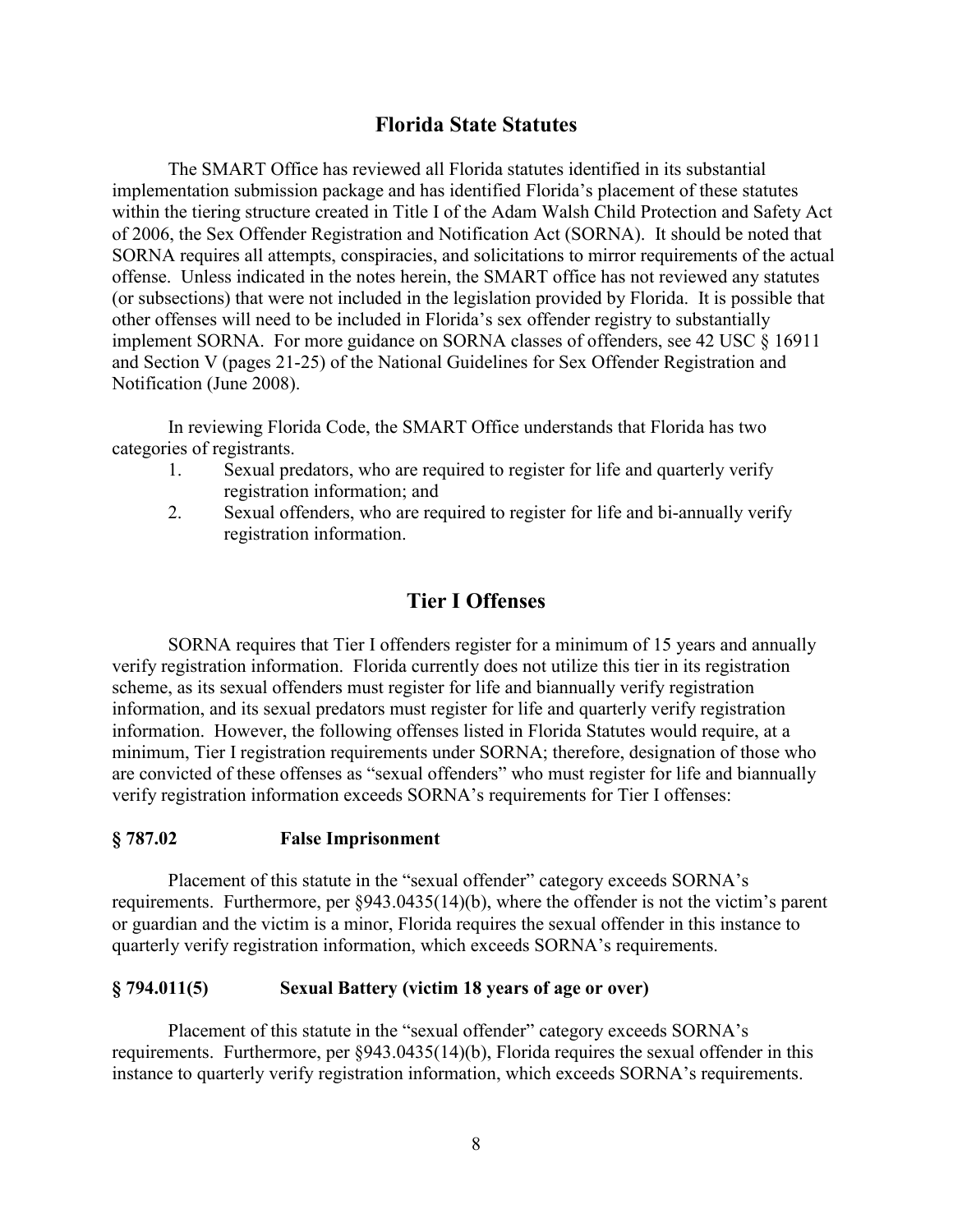#### **§ 810.145 Video voyeurism (victim under the age of 18).**

Florida does not register offenders who are convicted under this statute, which, to the extent that this statute involves a victim under the age of 18, does not meet SORNA requirements. § 810.145 involves video voyeurism where the victim is under the age of 18. Offenses involving video voyeurism where the victim is under the age of 18 are considered Tier I offenses under SORNA.

#### **§ 825.1025(3)(b) Lewd or lascivious offenses committed upon or the in the presence of an elderly person or disabled person**

Placement of this statute in the "sexual offender" category exceeds SORNA's requirements.

#### **§ 827.071(4) Sexual Performance by a Child (Possession)**

Placement of this statute in the "sexual offender" category exceeds SORNA's requirements.

#### **§ 827.071(5) Sexual Performance by a Child (Possession)**

Placement of this statute in the "sexual offender" category exceeds SORNA's requirements.

### **§ 847.011(c) Prohibition of certain acts in connection with obscene, lewd, etc., materials (where the materials depict child pornography).**

Florida does not register offenders who are convicted under this statute, which, to the extent that this statute involves the possession of materials that depict child pornography, does not meet SORNA requirements. § 847.011(c) involves the possession of child pornography. Offenses involving possession of child pornography are considered Tier I offenses under SORNA.

#### **§ 847.0135(2) Computer Pornography**

Placement of this statute in the "sexual offender" category exceeds SORNA's requirements.

#### **§ 847.0135(3) Computer Pornography**

Placement of this statute in the "sexual offender" category exceeds SORNA's requirements.

### **§ 847.0135(4) Computer Pornography**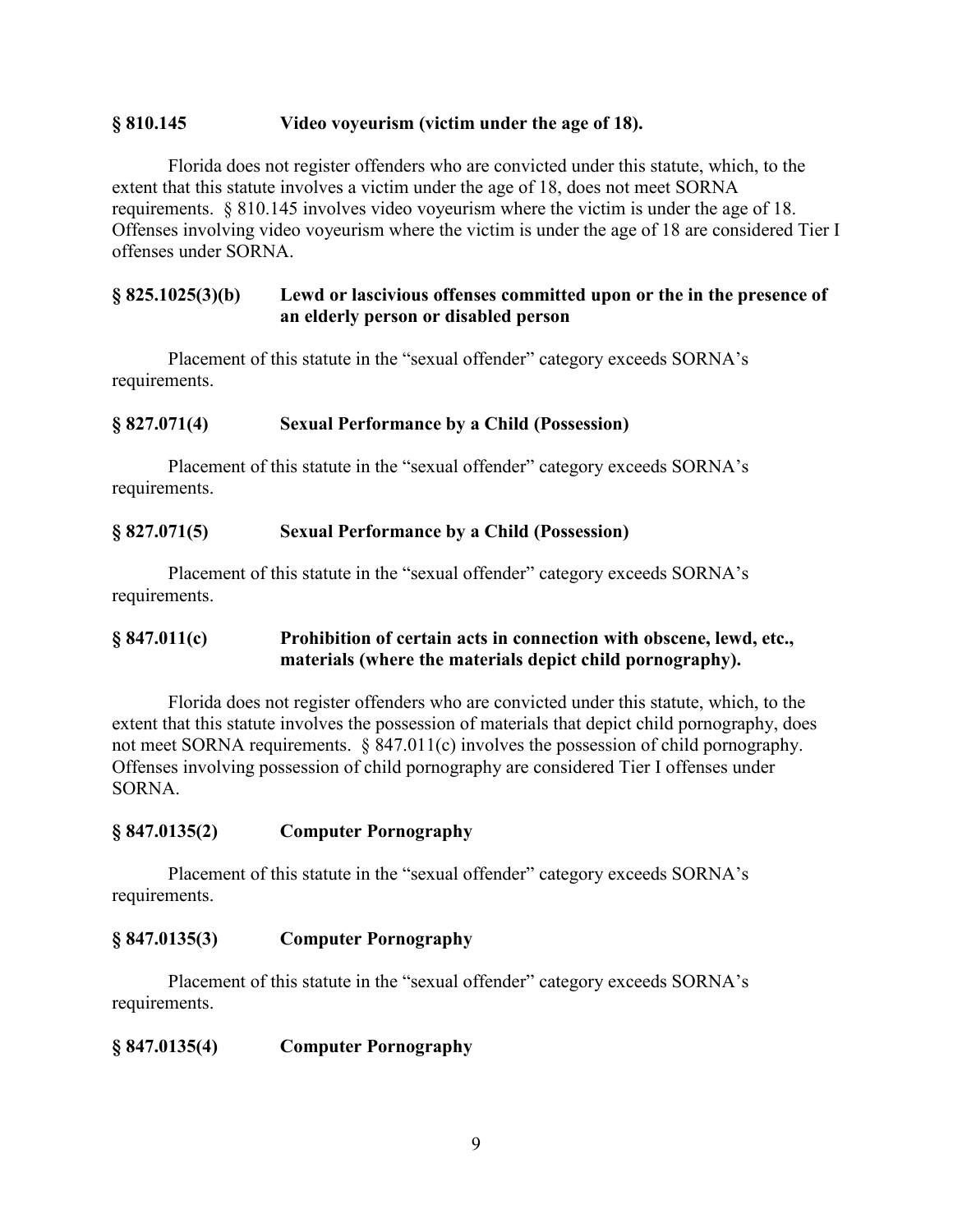Placement of this statute in the "sexual offender" category exceeds SORNA's requirements.

# **Tier II Offenses**

SORNA requires that Tier II offenders register for a minimum of 25 years and biannually verify registration information. Florida currently does not utilize this tier in its registration scheme, as its sexual offenders must register for life, and its sexual predators must register for life and quarterly verify registration information. However, the following offenses listed in Florida Statutes would require, at a minimum, Tier II registration requirements under SORNA; therefore, designation of any of the following offenses as requiring biannual verification and registration for life exceeds SORNA's requirements for Tier II offenses with respect to duration of registration. Designation of any of the following offenses as requiring quarterly verification and registration for life exceeds SORNA's requirements for Tier II offenses with respect to both frequency and duration of registration .

### **§ 787.025(2)(c) Luring or enticing a child**

Placement of this statute in the "sexual predator" category exceeds SORNA's requirements with respect to duration and frequency of registration.

### **§ 794.011(8)(a) Sexual Battery (solicitation of an act of sexual battery of a child under 18 who is under the offender's guardianship/authority)**

Placement of this statute in the "sexual offender" category exceeds SORNA's requirements with respect to duration of registration. Furthermore, per §943.0435(14)(b), Florida requires the sexual offender in this instance to quarterly verify registration information, which exceeds SORNA's requirements with respect to frequency of registration.

#### **§ 794.05 Unlawful sexual activity with certain minors**

Placement of this statute in the "sexual offender" category exceeds SORNA's requirements with respect to duration of registration.

#### **§ 796.03 Procuring person under age 18 for prostitution**

Placement of this statute in the "sexual offender" category exceeds SORNA's requirements with respect to duration of registration.

### **§ 796.035 Selling or buying of minors into sex trafficking or prostitution; penalties**

Placement of this statute in the "sexual offender" category exceeds SORNA's requirements with respect to duration of registration.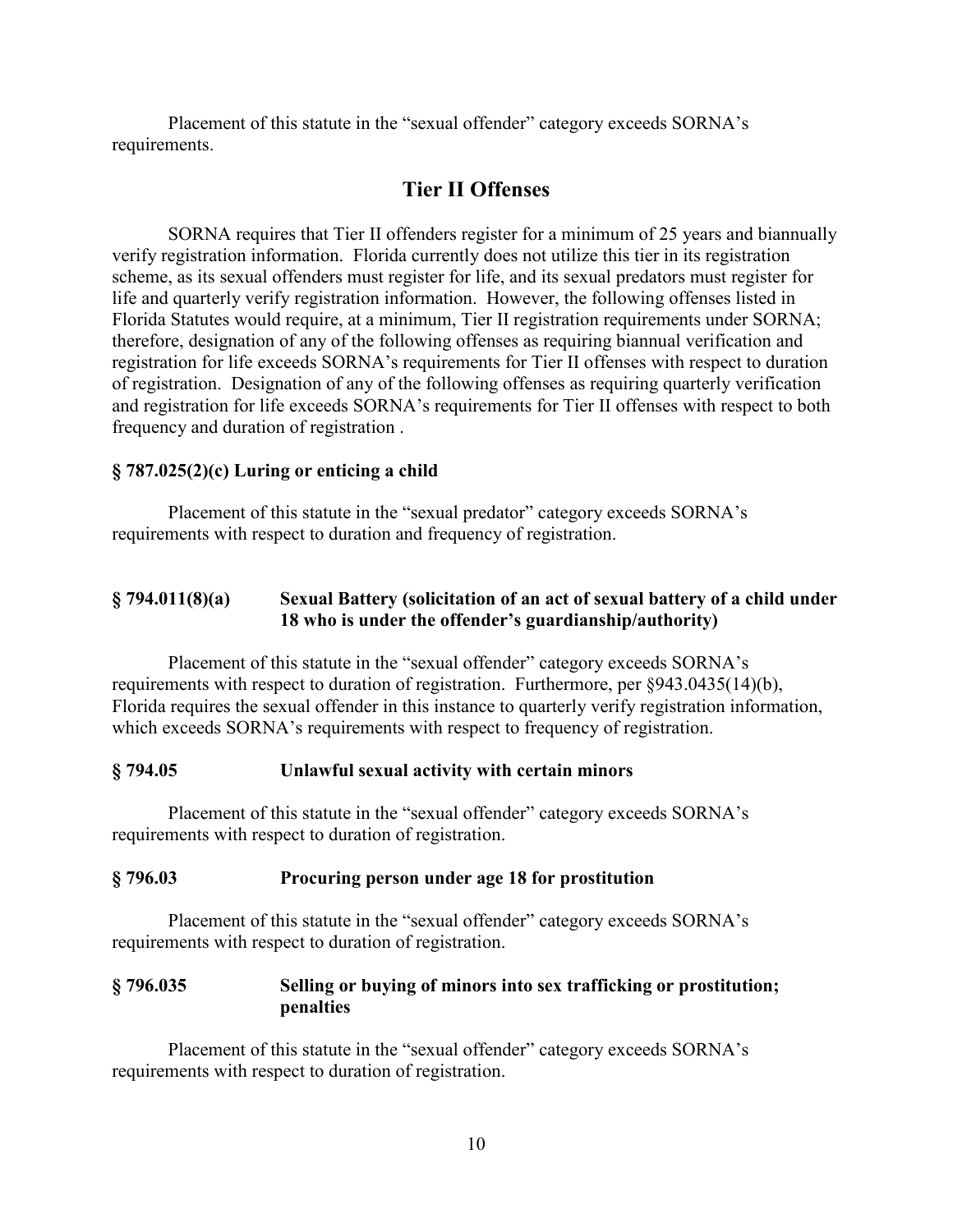### **§ 796.04 Forcing, compelling, or coercing another to become a prostitute (victim under 18)**

Florida does not register offenders who are convicted under this statute, which does not meet SORNA requirements. § 796.04 involves forceful/coercive commercial sexual exploitation of a child. Offenses involving forceful/coercive commercial sexual exploitation of a child are considered Tier II offenses under SORNA.

### **§ 796.045 Sex trafficking (victim under 18)**

Florida does not register offenders who are convicted under this statute, which does not meet SORNA requirements. § 796.045 involves transportation for commercial sexual exploitation of a child. Offenses involving transportation for commercial sexual exploitation of a child are considered Tier II offenses under SORNA.

### **§ 800.04(4)(b) Lewd or Lascivious Battery**

Placement of this statute in the "sexual offender" category exceeds SORNA's requirements with respect to duration of registration. Furthermore, Florida requires the sexual offender in this instance to quarterly verify registration information, per §943.0435(14)(b), which exceeds SORNA's requirements with respect to frequency of registration.

### **§ 800.04(5) Lewd or Lascivious Molestation (offender convicted as adult, victim 13-15 years of age and the touching is through the clothing or of the breasts or buttocks)**

Placement of this statute in the "sexual offender" category exceeds SORNA's requirements with respect to duration of registration.

#### **§ 827.071(2) Sexual Performance by a child**

Placement of this statute in the "sexual offender" category exceeds SORNA's requirements with respect to duration of registration.

#### **§ 827.071(3) Sexual Performance by a Child**

Placement of this statute in the "sexual offender" category exceeds SORNA's requirements with respect to duration of registration.

### **§ 847.011(c) Prohibition of certain acts in connection with obscene, lewd, etc., materials (where the materials depict child pornography).**

Florida does not register offenders who are convicted under this statute, which, to the extent that this statute involves the distribution of materials that depict child pornography, does not meet SORNA requirements. § 847.011(c) involves the distribution of child pornography. Offenses involving distribution of child pornography are considered Tier II offenses under SORNA.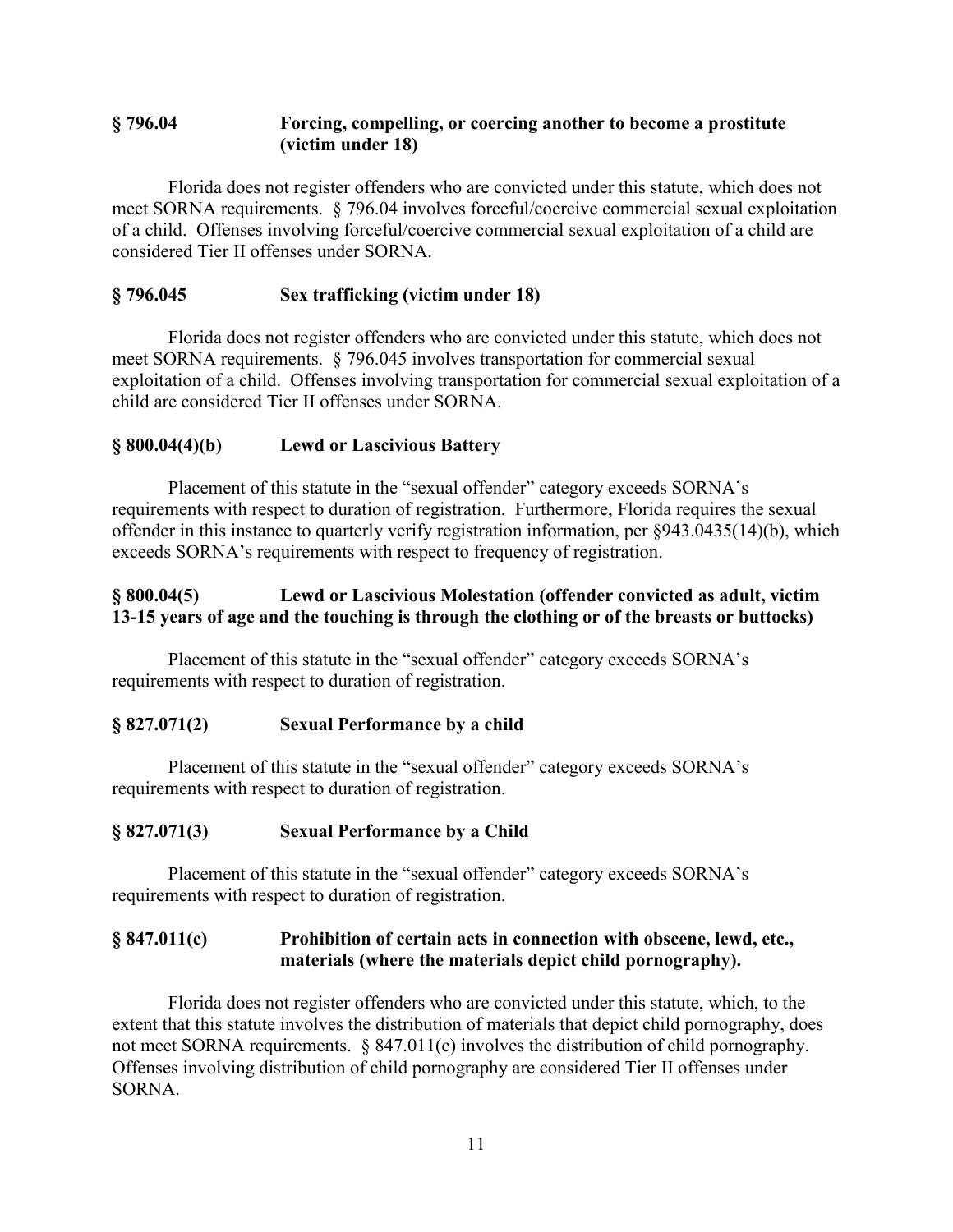#### **§ 847.0135(4) Computer pornography; traveling to meet minor**

Placement of this statute in the "sexual offender" category exceeds SORNA's requirements with respect to duration of registration. § 796.045 involves transportation for commercial sexual exploitation of a child. Offenses involving transportation for commercial sexual exploitation of a child are considered Tier II offenses under SORNA

#### **§ 847.0137 Transmission of pornography by electronic device or equipment prohibited**

Placement of this statute in the "sexual offender" category exceeds SORNA's requirements with respect to duration of registration.

#### **§ 847.0145 Selling or buying of minors**

Placement of this statute in the "sexual predator" category exceeds SORNA's requirements with respect to duration and frequency of registration.

### **Tier III Offenses**

SORNA requires that Tier III offenders register for life and quarterly verify registration information. Florida does utilize this tier in its registration scheme, as its sexual predators must register for life and quarterly verify registration information.

### **§ 775.21(4)(a)1.b. Sexual Predator Criteria (sexual offender who has previously been convicted of certain enumerated sex offenses)**

This statute is the means by which Florida captures recidivist sex offenders. SORNA requires that any sex offender whose registration offense is punishable by more than one year, where that offense occurs after that sex offender is already a Tier II offender, is automatically a tier III offender. In order to implement this requirement, Florida must edit § 775.21(4)(a)1.b. to include § 847.0137 (Transmission of pornography by electronic device or equipment prohibited) in the list of offenses for which a previous conviction/nolo contendere/guilty plea qualifies an offender for sexual predator status, and must edit § 775.21(4)(a)1.b. to include § 825.1025(3)(b) (Lewd or lascivious molestation of an elderly person) and § 847.0135 in the list of offenses which, if committed after the offender has already been designated as a sexual offender under Florida law, will cause the offender to be designated as a sexual predator.

#### **§ 787.01 Kidnapping**

Placement of this statute in the "sexual predator" category meets SORNA's requirements.

#### **§ 794.011(2)(a) Sexual Battery**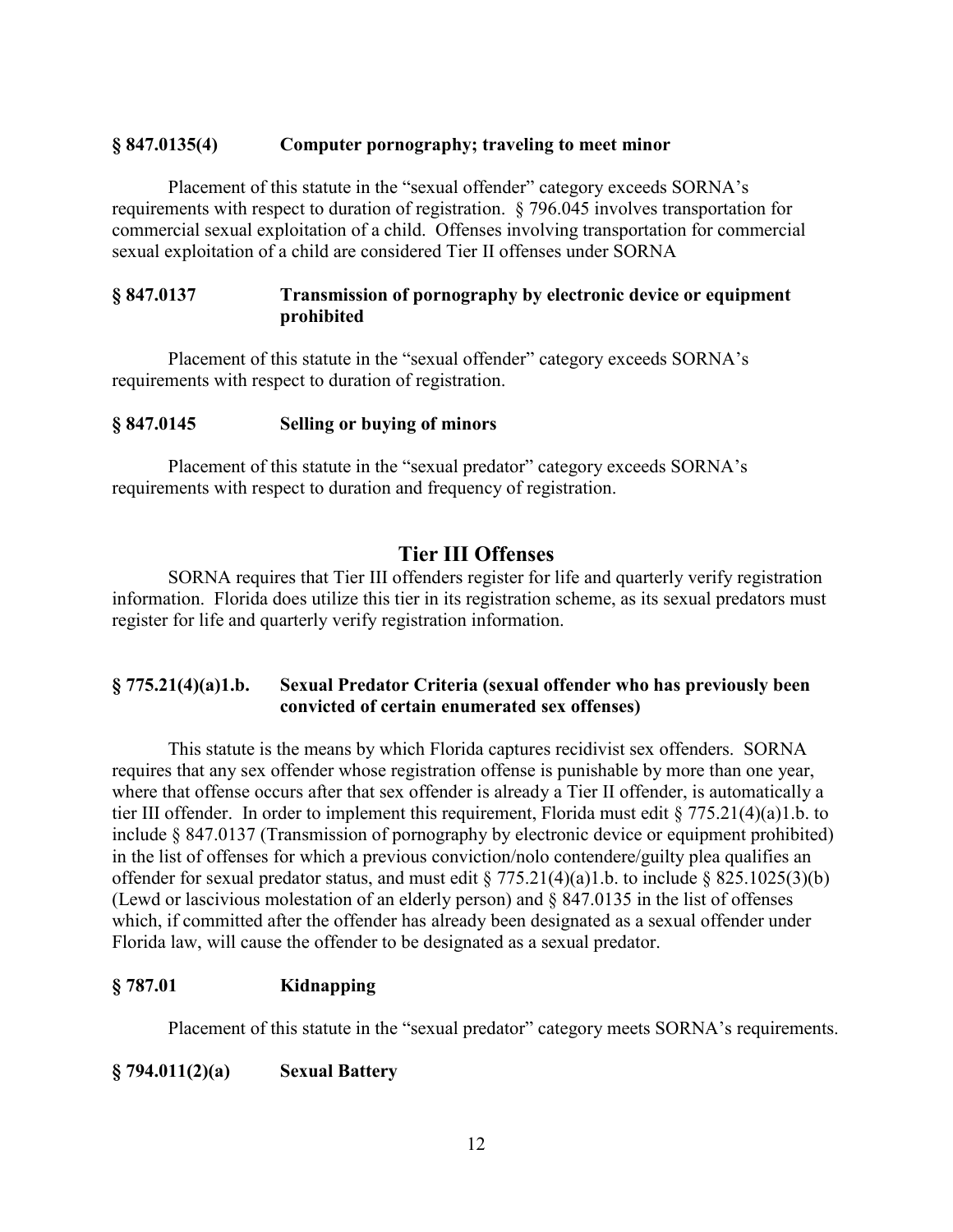Placement of this statute in the "sexual predator" category meets SORNA's requirements.

### **§ 794.011(3) Sexual Battery**

Placement of this statute in the "sexual predator" category meets SORNA's requirements.

### **§ 794.011(4) Sexual Battery**

Placement of this statute in the "sexual predator" category meets SORNA's requirements.

### **§ 794.011(5) Sexual Battery**

Placement of this statute in the "sexual offender" category does not meet SORNA's requirements. § 794.011(5) involves a non-consensual sexual act (intercourse/penetration). Offenses involving a non-consensual sexual act are considered Tier III offenses under SORNA.

### **§ 794.011(8)(b) Sexual Battery**

Placement of this statute in the "sexual predator" category meets SORNA's requirements.

### **§ 794.011(8)(c) Sexual Battery**

Placement of this statute in the "sexual predator" category meets SORNA's requirements.

#### **§ 800.04(4)(a) Lewd or Lascivious Battery**

Placement of this statute in the "sexual offender" category does not meet SORNA's requirements. § 800.04(4)(a) involves a sexual act (intercourse/penetration) with a victim under the age of 16. Offenses involving a sexual act with a victim under the age of 16 are considered Tier III offenses under SORNA.

### **§ 800.04(5) Lewd or Lascivious Molestation (offender convicted as adult, victim 13-15 years of age and the touching is without clothing of the genitalia)**

Placement of this statute in the "sexual offender" category does not meet SORNA's requirements. § 800.04(4)(a) involves a sexual act (intentional touching of the genitalia) with a victim under the age of 16. Offenses involving a sexual act with a victim under the age of 16 are considered Tier III offenses under SORNA.

### **§ 800.04(5) Lewd or Lascivious Molestation (offender convicted as adult, victim under 12 years of age)**

Placement of this statute in the "sexual predator" category meets SORNA's requirements with respect to duration of registration.